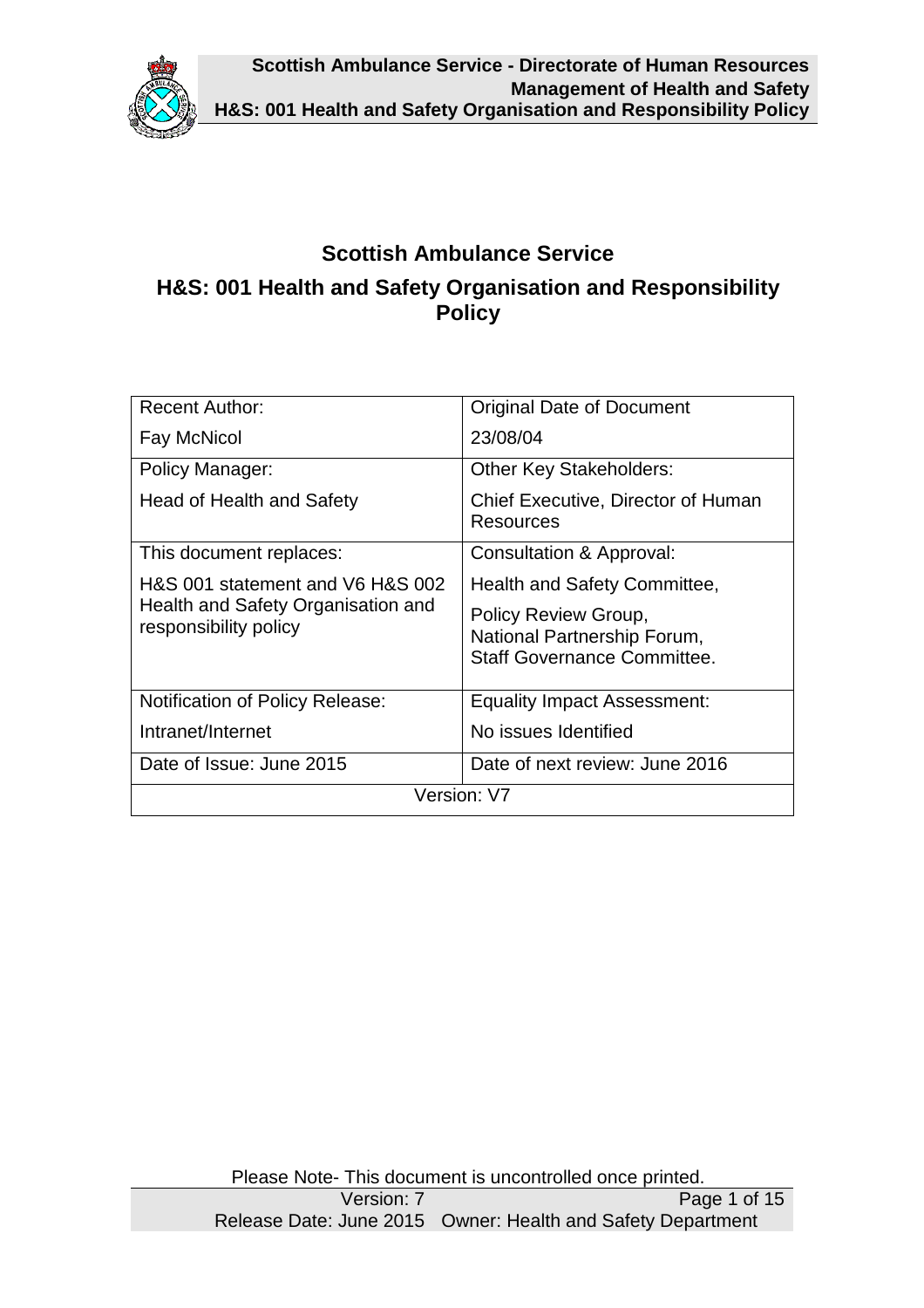

# **Contents**

| Description                                                         | Page           |
|---------------------------------------------------------------------|----------------|
| <b>Policy Statement</b>                                             | 3              |
| Introduction/Purpose/Scope/<br><b>Chief Executive</b>               | 4              |
| <b>Service Directors</b>                                            | $4 - 5$        |
| Director of Human Resources, General Managers & Department<br>Heads | 5              |
| ASM's                                                               | 6              |
| <b>Head of Health and Safety</b>                                    | $6 - 7$        |
| <b>Ergonomics Advisor</b>                                           | $\overline{7}$ |
| National Health and Safety Officer                                  | 8              |
| <b>Regional Health and Safety Officers</b>                          | 8              |
| Regional Infection Control and Regional H&S Auditors                | 9              |
| <b>Infection Control Manager</b>                                    | 9              |
| <b>Infection Control Advisor</b>                                    | 10             |
| <b>Infection Control Doctor</b>                                     | 10             |
| <b>Standard Infections Control Precautions Co-ordinator (SICPS)</b> | 10             |
| <b>Estate Department</b>                                            | 11             |
| Head of Education and Professional Development                      | 12             |
| <b>General Manager Fleet</b>                                        | 12             |
| <b>General ICT Manager</b>                                          | 12             |
| <b>Fire Safety Advisor</b>                                          | 12             |
| <b>Other Advisors</b>                                               | 13             |
| <b>All Employees</b>                                                | $13 - 14$      |
| Main Health and Safety Committee                                    | 14             |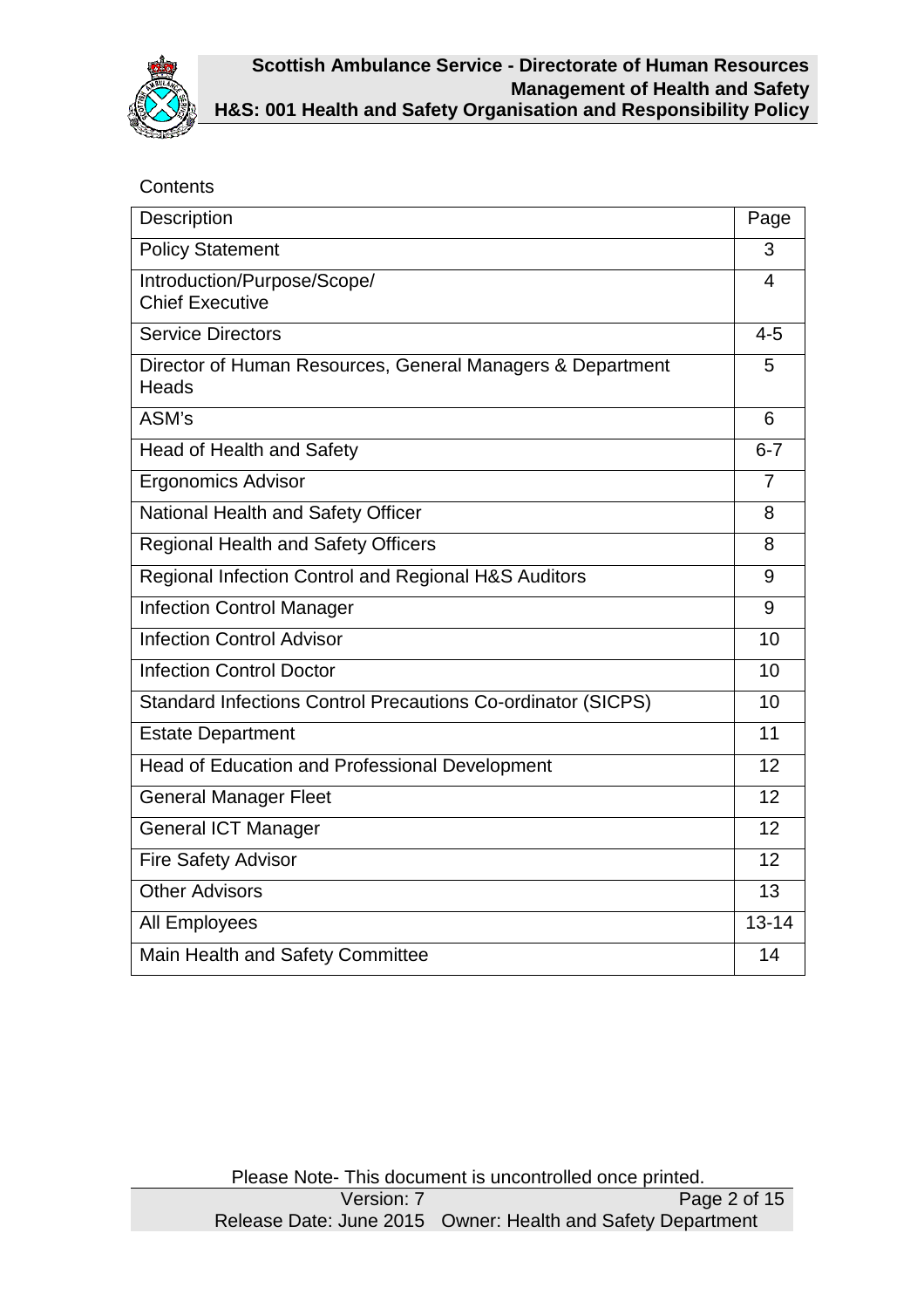

Policy Statement

The Scottish Ambulance Service recognises and is fully committed to meeting its responsibilities under the Health and Safety at work Act 1974 and Management of Health and Safety at Work regulations 1999.

The Scottish Ambulance Service will comply with its duties under the legislation to ensure, so far as is reasonably practicable, the health, safety and welfare of all its employees. h Ambulance Service recognises and is fully committed to meeting<br>bilities under the Health and Safety at work Act 1974 and<br>nt of Health and Safety at Work regulations 1999.<br>h Ambulance Service will comply with its duties u

It is an essential part of its responsibility towards its employees and all those affected by its business activities, that effective Health and Safety management improves performance, reduces injuries, ill health, costs and liabilities.

We regard Health and Safety at work as of equal importance to operational and other Service objectives including business ethics, and it is an integral the roles of our employees.

We have a Health and Safety Management System that can be accessed through the Service intranet "@SAS". This is mandatory in all areas of the Service and enables all levels of line management to understand the Health & Safety aspects of their activities and all applicable legislation. ther Service objectives including business ethics, and it is an integral part of<br>le roles of our employees.<br>Ve have a Health and Safety Management System that can be accessed<br>prough the Service intranet "@SAS". This is man

The Service will support the aims of this policy through adequate resource (time and money), competent professional advice, and commitment from the Board of Directors.

We request that all contractors and visitors respect this Policy, a copy of which can be obtained upon request

Whilst overall responsibility for Health and Safety management rests with the Chief Executive, day-to-day responsibility is delegated to all managers within the Service. Managers and supervisors are directly accountable for the the Service. Managers and supervisors are directly accountable for the<br>promotion of good Health and Safety practice; and to minimise accidents, incidents, and ill health caused whilst at work. afety Management System that can be accessed<br>net "@SAS". This is mandatory in all areas of the<br>evels of line management to understand the Health &<br>tivities and all applicable legislation.<br>the aims of this policy through ad

This policy is subject to a Bi Bi-Annual review unless determined otherwise.

 $\mathbf{0}$   $\mathbf{I}$ 

Signed by:

Date: 29 June 2015

Position: Chief Executive

Please Note-- This document is uncontrolled once printed. uncontrolled once Page 3 of 15 Release Date: June 2015 Owner: Health and Safety D Department Version: 7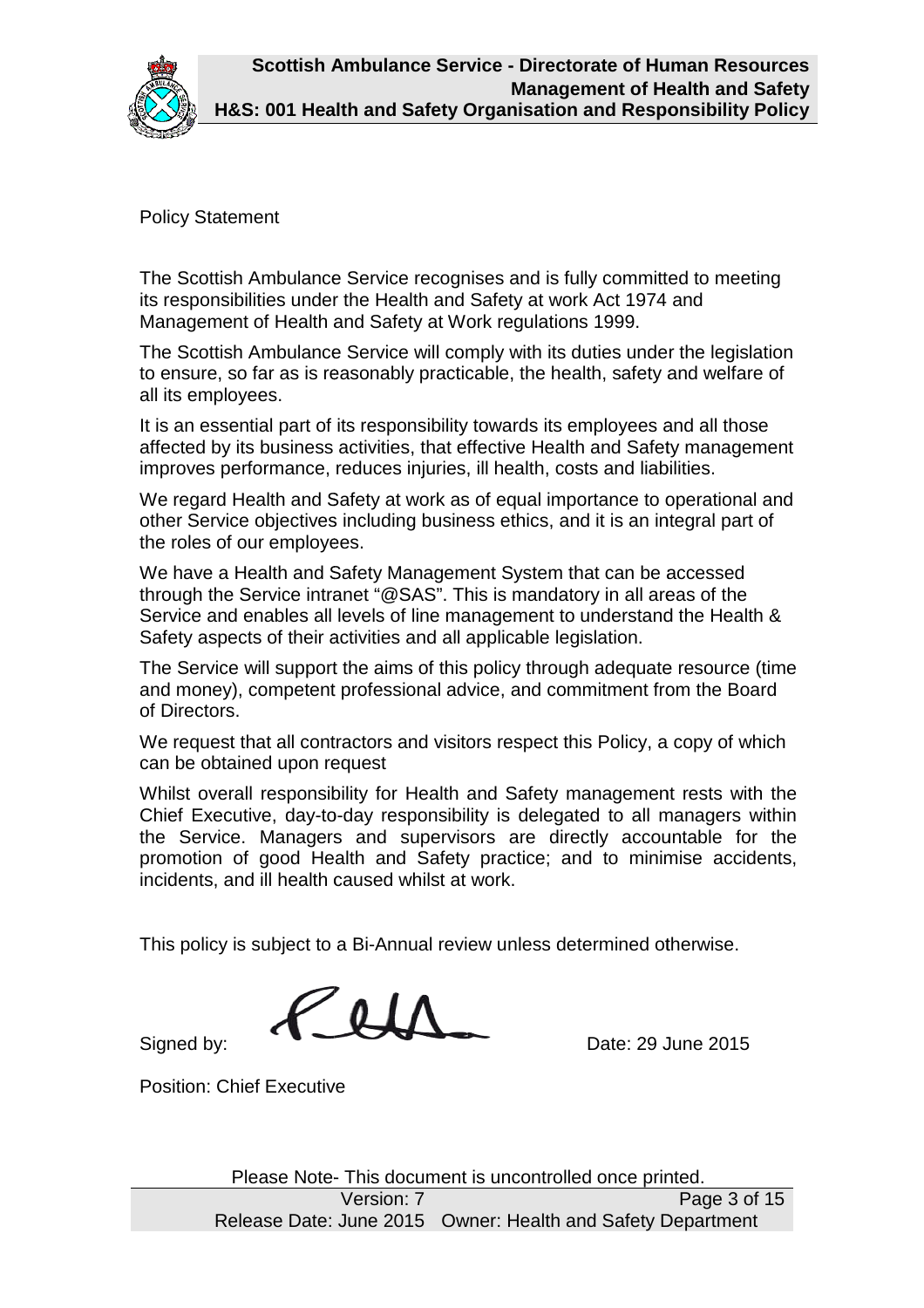

## **Introduction**

The Scottish Ambulance Service recognises the importance of providing a safe working environment to its staff, patients and other members of the public who come into contact with the Service.

The Service will ensure that specific responsibilities are fulfilled by carrying out risk assessments of the organisation's activities, controlling identified hazards, providing information, instruction and training to allow staff to carry out their duties safely, and also that auditing systems are in place to ensure that policies and procedures have been implemented.

#### **Purpose.**

To define how Health and Safety will be managed within the Scottish Ambulance Service.

## **Scope.**

All Departments / Directorates.

## **Chief Executive.**

The Chief Executive has overall accountability to make sure that the Service fulfils its legal responsibilities, ensuring that:

- i. The Health and Safety policy is effective and appropriate to the Service's risk.
- ii. The responsibility for Health and Safety is properly delegated and accepted at all levels.
- iii. Appropriate resources are made available to enable the management of Health and Safety (e.g.: ongoing pay and overhead budget for department, project work via business case).
- iv. The Health and Safety Management System is reviewed and audited annually.
- v. Health and Safety objectives form part of the organisation's overall objectives.

# **Service Directors.**

All directors are responsible for ensuring that:

- i. Personnel under their control are trained to work safely, and are fully aware of the hazards and controls in their work place.
- ii. Appropriate safe systems of work are established within their areas of responsibility.
- iii. There is adequate supervision to ensure the safety and welfare of all concerned.
- iv. All accidents and incidents are fully investigated and reported as detailed in the Service accident and incident reporting procedure.
- v. All work necessary to maintain the safety of the work place or work equipment is carried out promptly.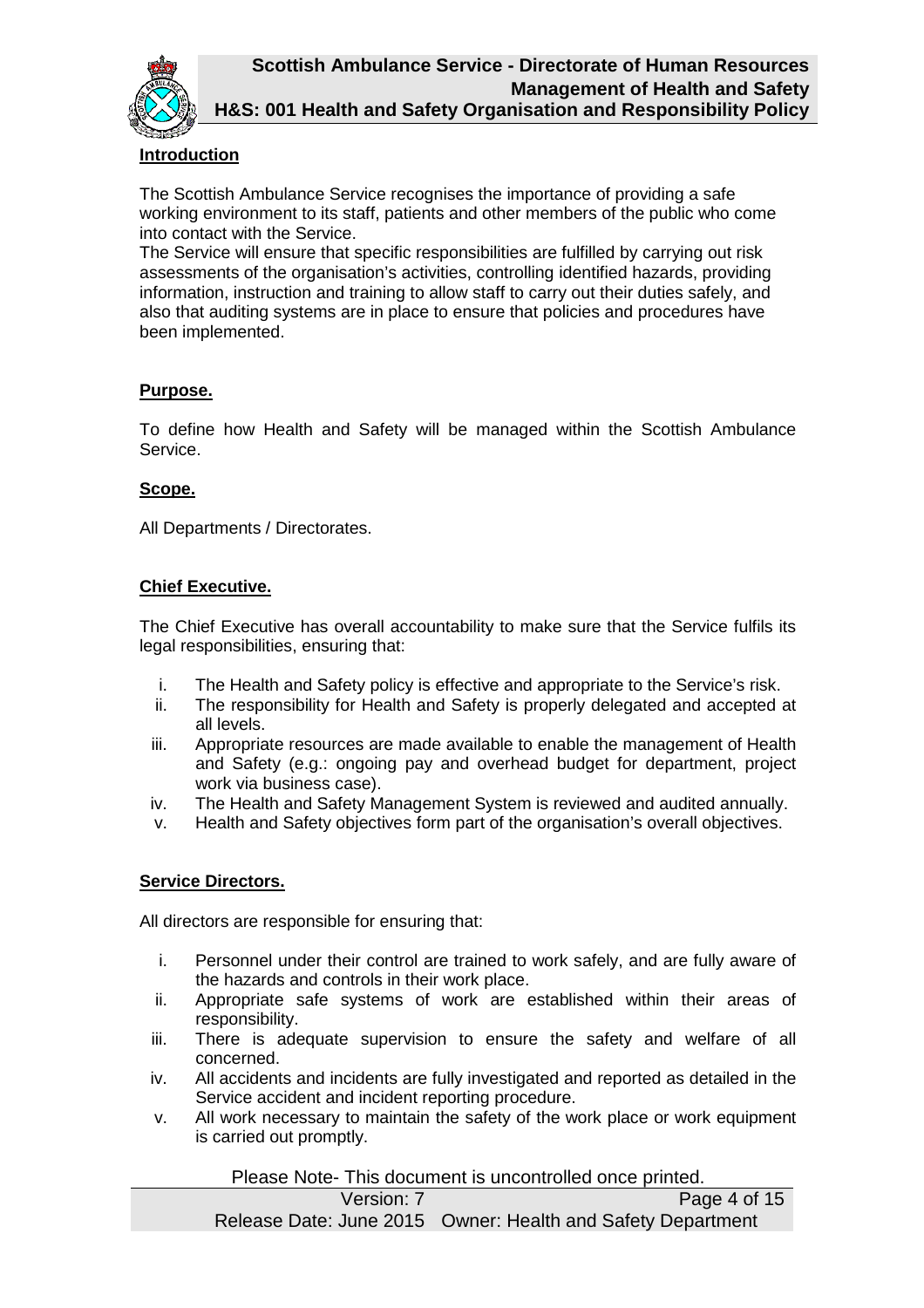

- vi. All machinery or equipment identified as unsafe is removed from service and replaced or repaired as appropriate.
- vii. Ensure that local risk assessments are completed and reviewed.
- viii. Staff are made available for Health and Safety related training.
- ix. Staff are consulted on matters affecting Health and Safety.
- x. Health and Safety risk assessments are completed for all aspects of their directorate's work and that these assessments are reviewed in line with Service policy.
- xi. Use local & national resources to anticipate situations of high risk & put suitable & sufficient control measures in place to deal with them.

## **Director of Human Resources**

The Director of Human Resources has designated authority for the implementation of Health and Safety policy within the organisation.

Director of Human Resources is responsible for:

- i. Ensuring that Health and Safety issues are appropriately considered for all Board decisions.
- ii. Ensuring that Health and Safety is appropriately resourced.
- iii. Ensuring that competent Health and Safety advice is available.
- iv. Ensuring the Health and Safety system is effective and audited annually.
- v. To recommend to the Board corporate strategies for continuous improvement in Health and Safety performance in line with Service goals.
- vi. Ensures that there is a common specification for the provision of Occupational Health services, with common protocols and procedures governing access and referral to these services.

#### **General Managers, Department Heads.**

Are responsible for ensuring that:

- i. Their departments / divisions comply with the Health and Safety management system as found on @SAS.
- ii. Divisional General Managers, General Manager Fleet, General Manger NRRD, General Manager Airwing, General Manager Ambulance Control Centres are required to ensure that the appropriate Regional Health and Safety Officer are members of their divisional / departmental Safety group meetings and Divisional Management Team meetings.
- iii. Divisional General Managers, General Manager Fleet, General Manager NRRD, General Managers Airwing, General Managers Ambulance Control Centres are required to ensure that all locations achieve the necessary NCSS audit standards.
- iv. Their employees are aware of the requirements of the Health and Safety Management System.
- v. Their employees are aware of the processes to follow in the event of an emergency (e.g. Fire, Bomb Threat).
- vi. Departmental Health and Safety risk assessments are in place, reviewed and approved in line with Service policy.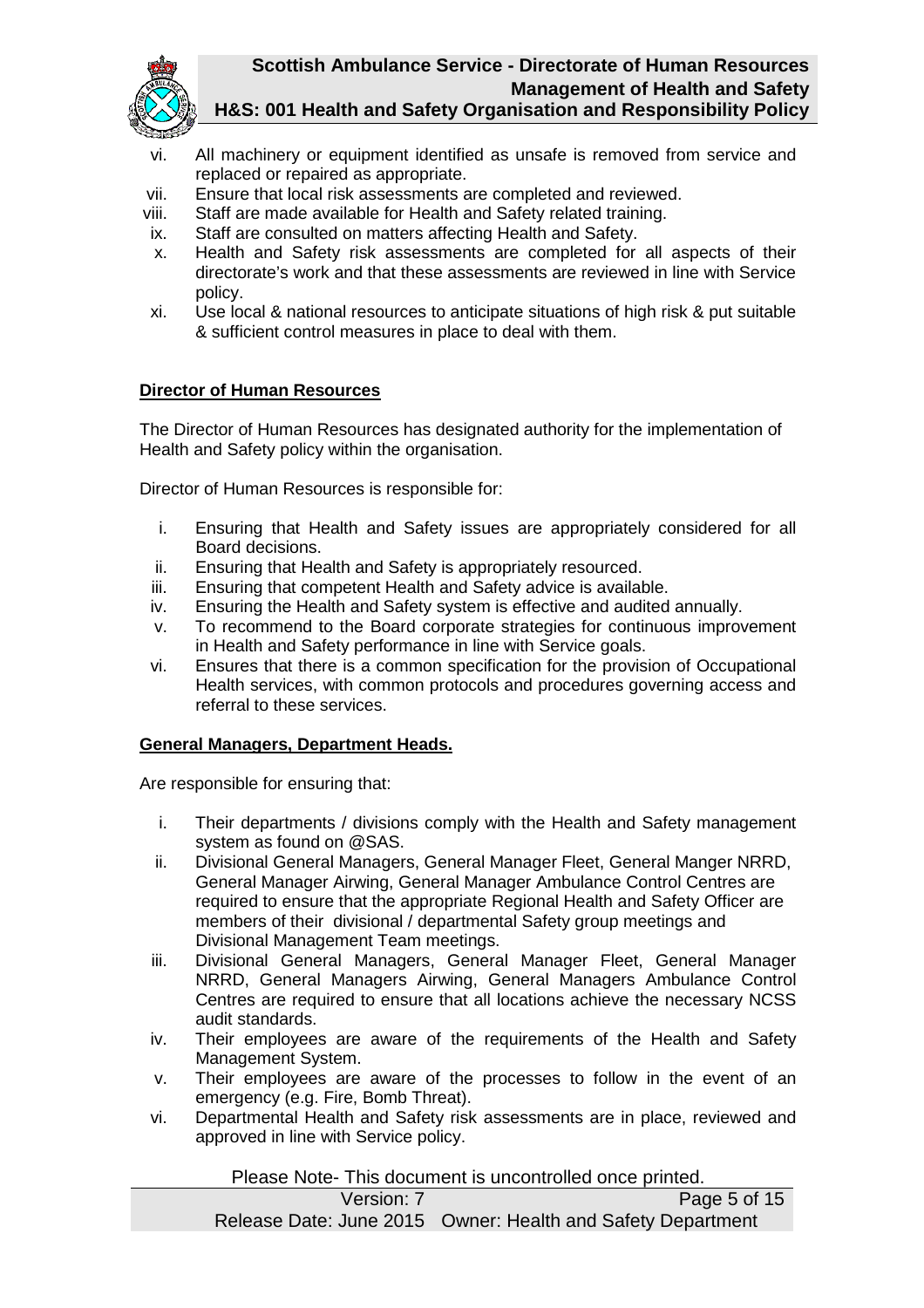

vii. All accidents and incidents are fully investigated and reported as detailed in the accident and incident reporting procedure.

# **Area Service Managers**

- 1. Their employees are aware of the processes to follow in the event of an emergency (e.g. Fire, Bomb Threat).
- 2. That any visitors on their premises are aware of the requirements of the Health and Safety Management System.
- 3. All accidents and incidents are fully investigated and reported as detailed in the accident and incident reporting procedure.
- 4. All employees under their control are aware of the hazards in their workplace and the controls in place and that these controls are used.
- 5. All employees wear appropriate Personal Protective Equipment (PPE) whilst at work.
- 6. All employees are adequately supervised (especially young or inexperienced workers).
- 7. Damaged or unsafe work equipment is removed from service until it is either repaired or replaced. If replaced the equipment must be suitably disposed of.
- 8. Unsafe work areas are quarantined until they are made safe.
- 9. Good housekeeping standards are maintained within their area of responsibility, with particular attention to areas used to store equipment, consumables and data.
- 10. Storage areas should be suitable for the materials being stored and provide no risk to the integrity of the items being stored.
- 11. Matters affecting Health and Safety are recorded and reviewed at local Health and Safety committees.
- 12. Departmental Health and Safety risk assessments are in place, reviewed and approved in line with Service policy.
- 13. All contractors working in their areas comply with national and local control of contractors procedures.
- 14. Ensuring that all staff are consulted with regard to Health and Safety.
- 15. Ensuring that all Health and Safety related tasks identified in their areas of responsibility are actioned in a timely manner.
- 16. Use local & national resources to anticipate situations of high risk and put suitable and sufficient control measures in place to deal with them.

#### **Head of Health and Safety**

Is responsible for:

- i. Ensuring all staff and senior management are aware of their legal obligations
- ii. Ensuring the Health and Safety Management System is in place and allows the Service to comply with existing legislation.
- iii. Advising the senior management team of any forthcoming legislation, codes of practice and industry best practice which may affect the operation of the Service.
- iv. Proposing procedural changes to allow the Service to comply with new Health and Safety law prior to its implementation.
- v. Ensuring that all divisions and departments are appropriately audited.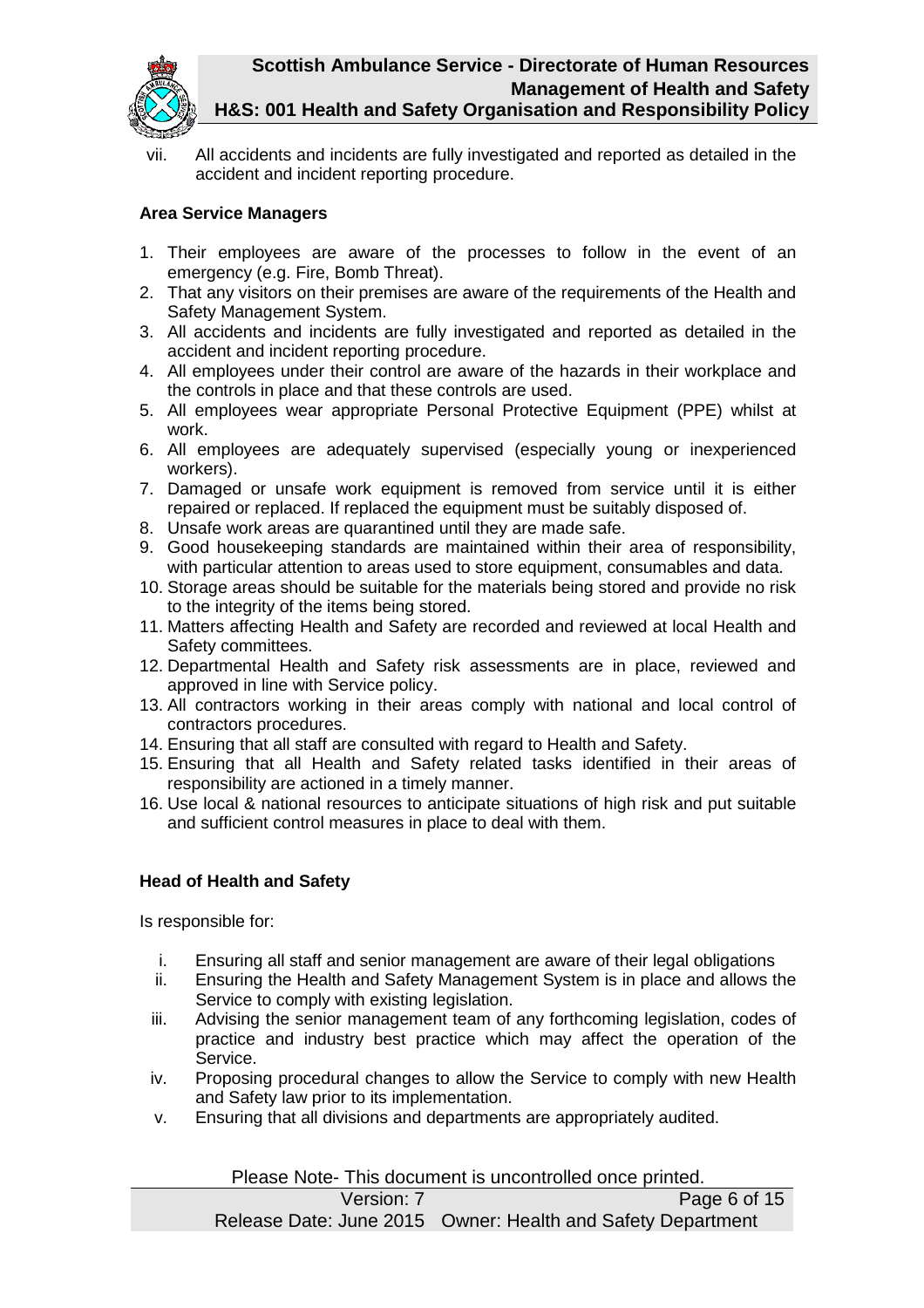

- vi. Measuring Health and Safety performance within the Service, alerting the Service to any new Health and Safety risks or opportunities and to publish this information via the senior management team meetings
- vii. Sourcing expertise from outside the Service, where appropriate, and liaising with the regulatory bodies, e.g. Health and Safety Executive (HSE), Local Authorities, Fire Authorities etc.
- viii. Advising the training department on the necessary requirements for Health and Safety training, both at induction and for ongoing refresher training.
- ix. Providing expert advice to the estates department in relation to design and maintenance of new and existing Service properties in relation to the physical health, safety and welfare requirements.
- x. Ensuring a Fire Safety Officer is appointed for the Service with responsibility for compliance with all current fire related Acts, Regulations, codes and policies.
- xi. Ensuring a generic and specific risk assessment programme is completed
- xii. Providing line management support and guidance to the Health & Safety Team (Ergonomics Advisor, National Officer, Regional Officers and Auditors)
- xiii. Advising senior management of shortfalls in Service's Safety Management Systems as identified by the Health and Safety Team.
- xiv. Ensuring audit and review of stations and departments are completed according to pre-arranged schedules with data forwarded in a timely manner to relevant persons.

# **Ergonomics Advisor**

Is responsible for:

- I. Providing the Service with expert advice on how to avoid or mitigate the incidence and consequences of (non-violence related) physical injury to staff and Service users. Measures may include the design of assistive equipment or work environment, identifying training needs to control hazards or developing evidence based systems of work.
- II. Benchmarking current practice to context specific best practice and standards (beyond generic guidelines contained in legislation at present there are no agreed standards for patient handling for the Ambulance Services in the UK).
- III. In partnership with external Occupational Health providers offering expert advice to Human Resources and line managers as to which physical rehabilitation/return to work pathway would best suit to the needs of individual staff who may have suffered chronic illness, or be returning from a period of acute illness or injury.
- IV. Providing expert advice to the Service on the physical requirements of different roles within the Service, and how these might be measured.
- V. Supporting other members of the team by providing subject matter expert advice on (physical) ergonomics related matters, for example manual handling, the use of display screen equipment, or the adoption of poor posture at work.
- VI. Providing support to operational colleagues in cases of complex and challenging patient handling tasks.

#### **National Health and Safety Officer**

Is responsible for:

Please Note- This document is uncontrolled once printed. Version: 7 Page 7 of 15 Release Date: June 2015 Owner: Health and Safety Department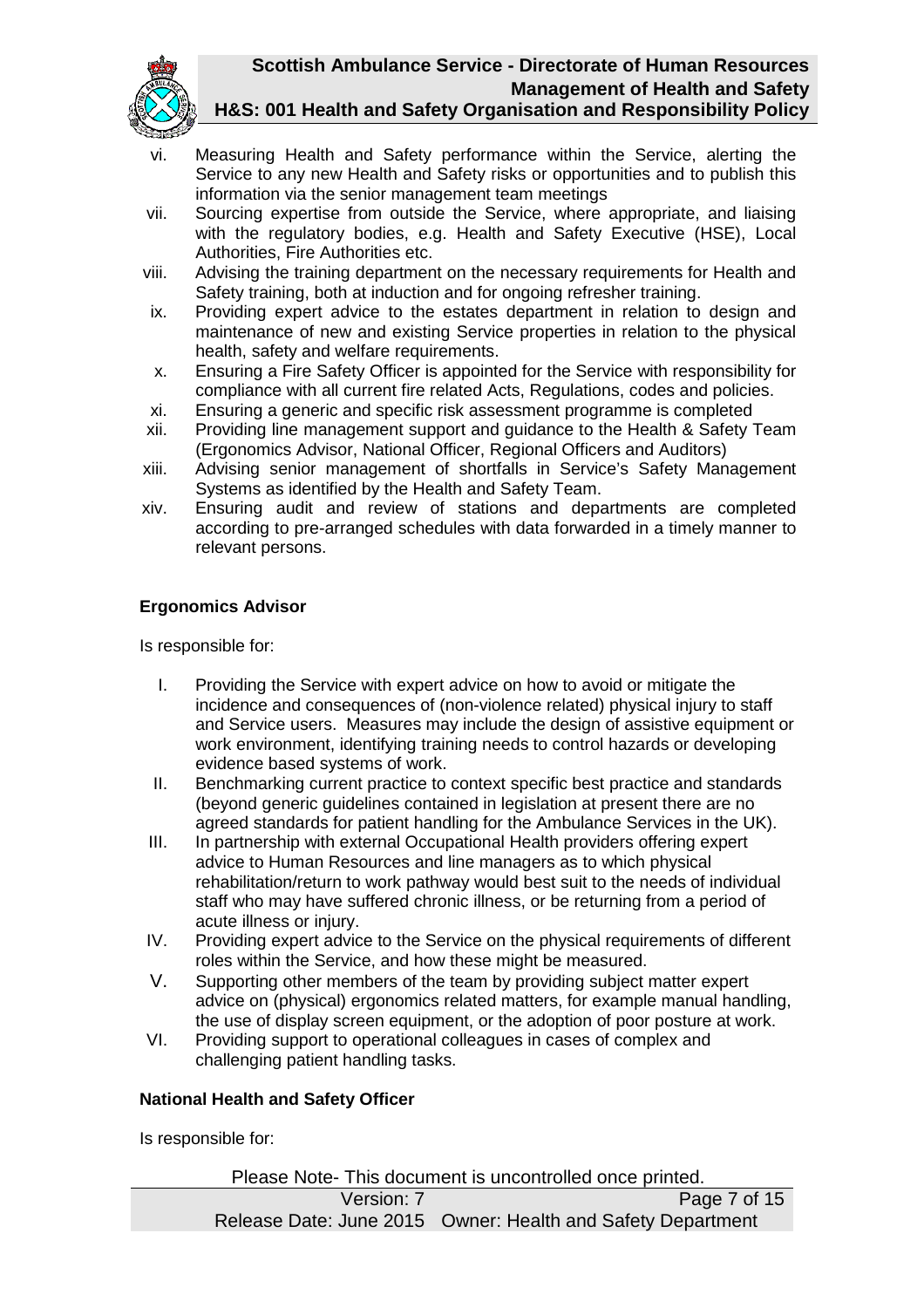

- I. Developing and maintaining suitable and sufficient policies and procedures to enable the organisation to conform to their legal and moral obligations in respect of Health and Safety in the workplace.
- II. Provide expert technical advice on matters relating to the organisation's Health and Safety matters to managers and colleagues.
- III. The commission of audits to identify robustness of existing control measures, and identify action plans to control any non-conformities or potential hazards identified by the process.
- IV. Assist the Head of Health and Safety to maintain an orderly database and intranet web pages to assist staff to access Health and Safety guidance, policies and protocols.

## **Regional Health and Safety Officers**

Are responsible for:

- i. Ensuring the implementation of Health and Safety systems in their division / department.
- ii. Ensuring that risk assessments are completed and reviewed as necessary.
- iii. Ensuring that monthly accident statistics are collated for their assigned areas of responsibility.
- iv. Implementing a Divisional Health and Safety plan for action through the local Health and Safety committees and through Divisional Management Team.
- v. Ensuring that all accidents/incidents are appropriately investigated by divisional staff, offering advice and support upon request, and ensuring any corrective actions taken.
- vi. Ensuring that RIDDOR reportable incidents are reported by divisional management in line with the timeframes identified in the RIDDOR regulations.
- vii. Informing their General Manager or Department manager of issues which cannot be resolved locally.
- viii. Informing the Health and Safety manager of issues that may have national significance.
- ix. Maintaining accident and incident information for their areas of responsibility
- x. Providing Health and Safety advice, education and support to all staff and managers.
- xi. Ensuring all Health and Safety audits are completed in a timely manner and offering advice, guidance to Health and Safety Auditors.

# **Regional Infection Control; and Health and Safety Auditors**

Are responsible for:

i. Auditing all locations in line with the audit timetable.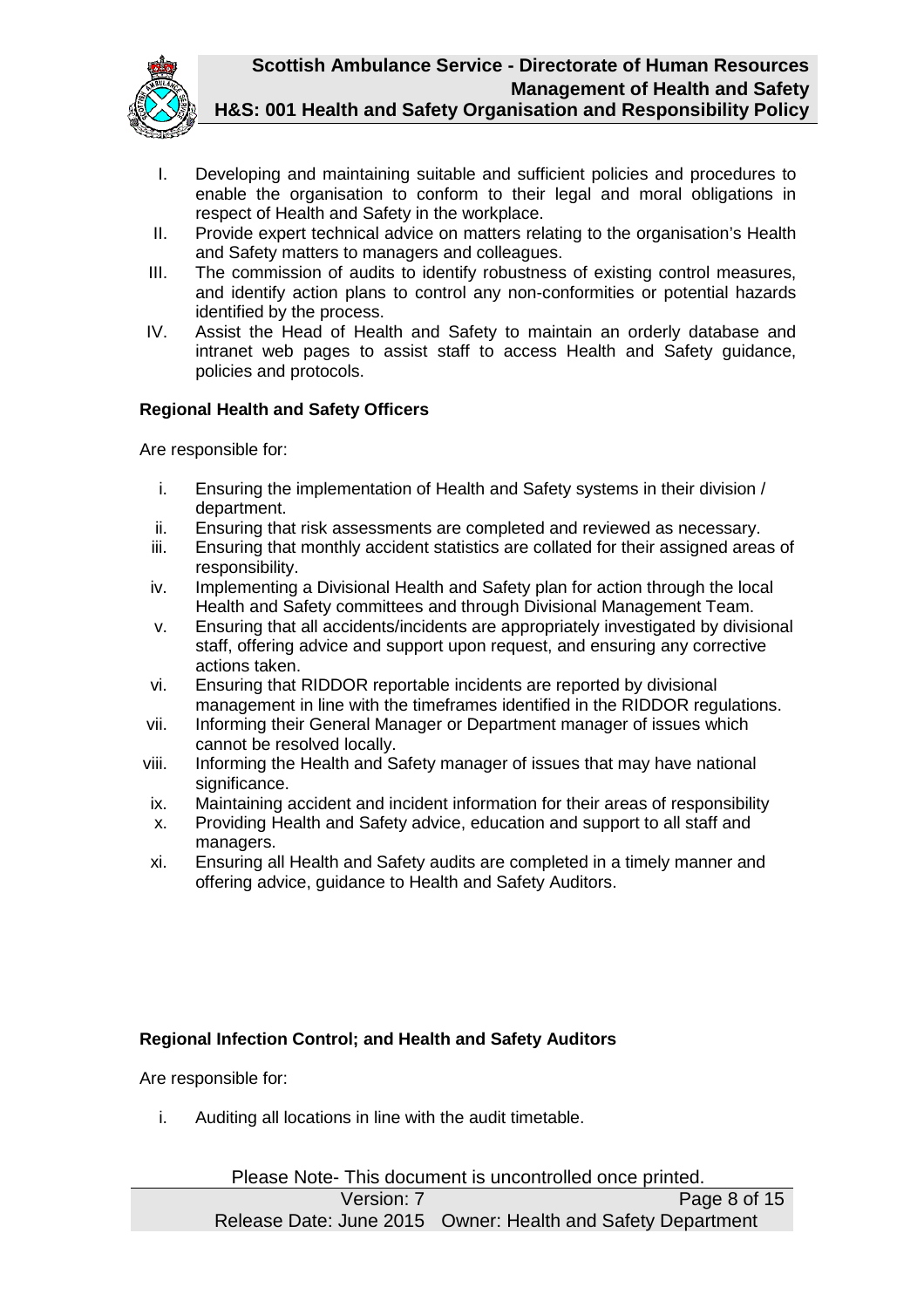

- ii. Providing advice to local staff and managers on issues relating to audits, and within the remits of their training / competence.
- iii. Raising tasks for completion as necessary on the RIVO system.
- iv. Informing station management of any necessary corrective actions.
- v. Providing feedback following all audit activity.
- vi. Identifying estates issues that impact on cleanliness of the environment and therefore increase the risk of HAI, National Cleaning Services Specification (NCSS).
- vii. Identifying safety (including infection control) issues that impact on site and patient safety (Health and Safety).
- viii. Training of staff in line with NCSS standards, Service cleaning schedule for vehicles and stations and in the use of specific cleaning equipment. (NCSS).
- ix. Providing basic infection control advice as per training given by Infection Control Advisor (NCSS).
- x. Providing basic Health and Safety (including infection control) advice as per training provided (Health and Safety).
- xi. Referring staff, supervisors and managers to the Infection Control Manager/Advisor for specialist Infection Control advice.
- xii. Referring staff, supervisors and managers to the Health and Safety Team for specialist Health and Safety advice.

#### **Infection Control Manager:**

Is responsible for:

- i. Responsible for developing, implementing and advising on Service management systems and standards in relation to Healthcare Acquired Infection (HAI)/infection control, decontamination and cleaning.
- ii. Act as a source of specialist advice with regard to infection control issues.
- iii. Providing regular (monthly) updates to the HAI Executive Lead.
- iv. Development and review of Infection Control Policies and Procedures.
- v. Compilation and delivery of an annual Infection Control Programme to meet the requirements of the national HAI agenda and to address Service specific issues.
- vi. Completion of HAI updates reports to SGHD, Healthcare Environment Infection (HEI) and Service Board.
- vii. Participating in relevant committees to include Infection Control Committee, National Health and Safety Committee, Risk Management Steering Group, Divisional Management Team Meetings, Regional Health & Safety Committees.
- viii. Advising the training department on the necessary requirements to meet NHS HAI standard 5 and other national HAI education requirements
- ix. Risk assessing infection control/ NCSS audit activity and providing General Managers with regular reports.
- x. Managing the NCSS monitoring process and monitoring Service compliance.
- xi. Production of an annual report covering HAI/infection prevention and control, decontamination and cleaning.

#### **Infection Control Advisor:**

Is responsible for: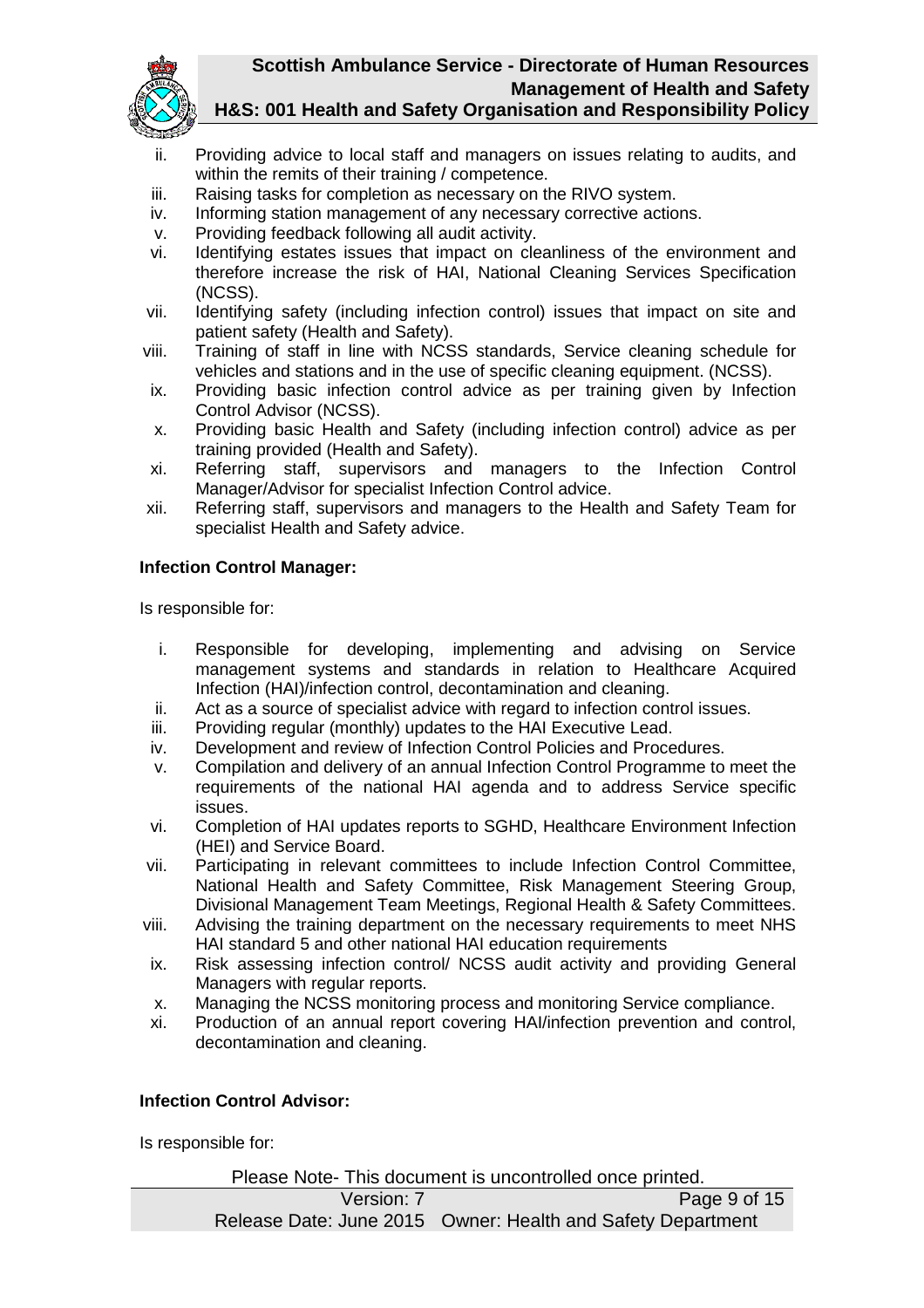

- i. Act as a source of specialist advice with regard to infection control issues.
- ii. Compilation, review and audit of Infection Control Policies and Procedures
- iii. Audit and review of stations.
- iv. Development of training packages to support HAI education in conjunction with training dept.
- v. HAI risk assessment.
- vi. Providing relevant annual Infection Control Training to NCSS and Health and Safety Auditors and other relevant staff e.g. Paramedic Advisors.
- vii. Advising managers on levels of cleaning contracts to ensure the required standard is met.
- viii. Participating in relevant committees to include Infection Control Committee, National Health and Safety Committee, Divisional Management Team Meetings, Regional Health & Safety Committees.

## **Infection Control Doctor**

Is responsible for:

- I. Providing specialist advice on all aspects of infection control.
- II. Advising in the development of infection control policies/guidance/reports.
- III. Advising in the development of infection control education and training programmes.
- IV. Participating in relevant committees to include Infection Control Committee, Medicines Management Committee, Scottish Antimicrobial Prescribing Group (SAPG) National Infection Control Doctors Network.
- V. Advising Medical Directorate on antimicrobial prescribing and development of Patient Group Directives (PGDs).

#### **Standard Infection Control Precautions (SICPs) Co-ordinator**

Is responsible for:

- I. Promoting SICPs compliance to raise staff awareness of the elements of SICPs, across the Service
- II. Promoting zero tolerance to non-compliance with SICPs policy and procedure.
- III. Implementation and Completion of a rolling monthly national SICPs audit programme
- IV. Compilation and distribution of SICPs audit reports/action plans to Divisional **Managers**
- V. Networking with IP&C Teams across other NHS boards and UK Ambulance **Services**
- VI. Monitoring trends in SICPs non-compliance and communicating this within action plan section of audit reports.
- VII. Advising on and supporting staff to develop and implement measures to improve SICPs in any area demonstrating low compliance
- VIII. Providing progress reports to the Infection Control Manager
- IX. Promoting good practice to staff, patients and the public.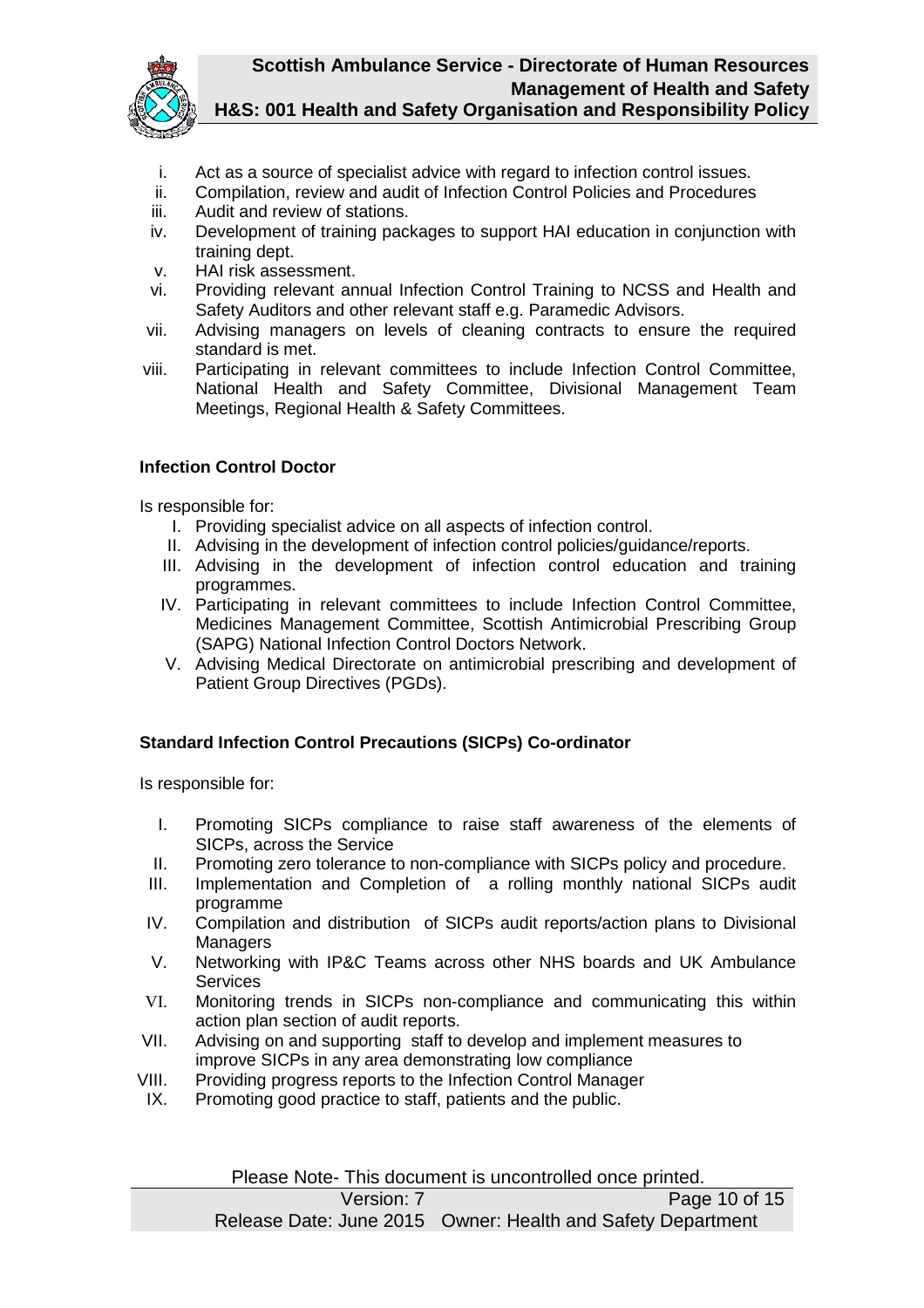

# **Estates Department**

The manager in charge is responsible for ensuring that:

- i. Effective building maintenance and inspection systems are in place.<br>ii. A robust control of contractors scheme is in place
- A robust control of contractors scheme is in place
- iii. Contractors used are competent and are aware of their safety requirements.
- iv. All "construction" work is correctly licensed and documentation is completed as required by the CDM Regulations.
- v. All extraction systems fitted (e.g. exhaust extraction) is examined as required by the COSHH regulations.
- vi. A system/framework for all relevant legislation, providing evidence to demonstrate compliance with all relevant legislation, e.g. PUWER, LOLER, Legionella, Asbestos, etc is in place.
- vii. All new buildings meet at least the minimum requirements or the workplace and other health, safety and welfare regulations.
- viii. There is a plan in place to bring existing buildings up to the appropriate standards of legislative compliance.
- ix. Agreeing standards of maintenance for in house and contracted services, ensuring quality and value and that the Health and Safety performance of the main estates contractor and their sub contractors are appropriate and closely monitored for standard and quality of workmanship.
- x. Fire risk assessments are conducted, reviewed and available for all sites including all areas used to store equipment, consumables and data and that all recommendations made are implemented.
- xi. Funding is allocated to rectify safety and fire safety related items.
- xii. Use local & national resources to anticipate situations of high risk & put suitable & sufficient control measures in place to deal with them.
- xiii. Operate policies and procedures in respect of permit to work systems, safety alerts and other statutory requirements.
- xiv. Act as main point of contact for all maintenance requirements in relation to building fabric, heating, lighting, power, lifts, fuel pumps and tanks, compressors and garage equipment, motorised doors, fire fighting equipment, fire detection and alarms, intruder alarms, estate wide flexible master key locking system, access control systems and the maintenance of a helpdesk.
- xv. Ensure that the Service has certificated 'competent persons' for fire safety assessment, and provide assurance to the Chief Executive that fire safety is compliant with all relevant legislation.

#### **Head of Education and Professional Development**

Is responsible for ensuring: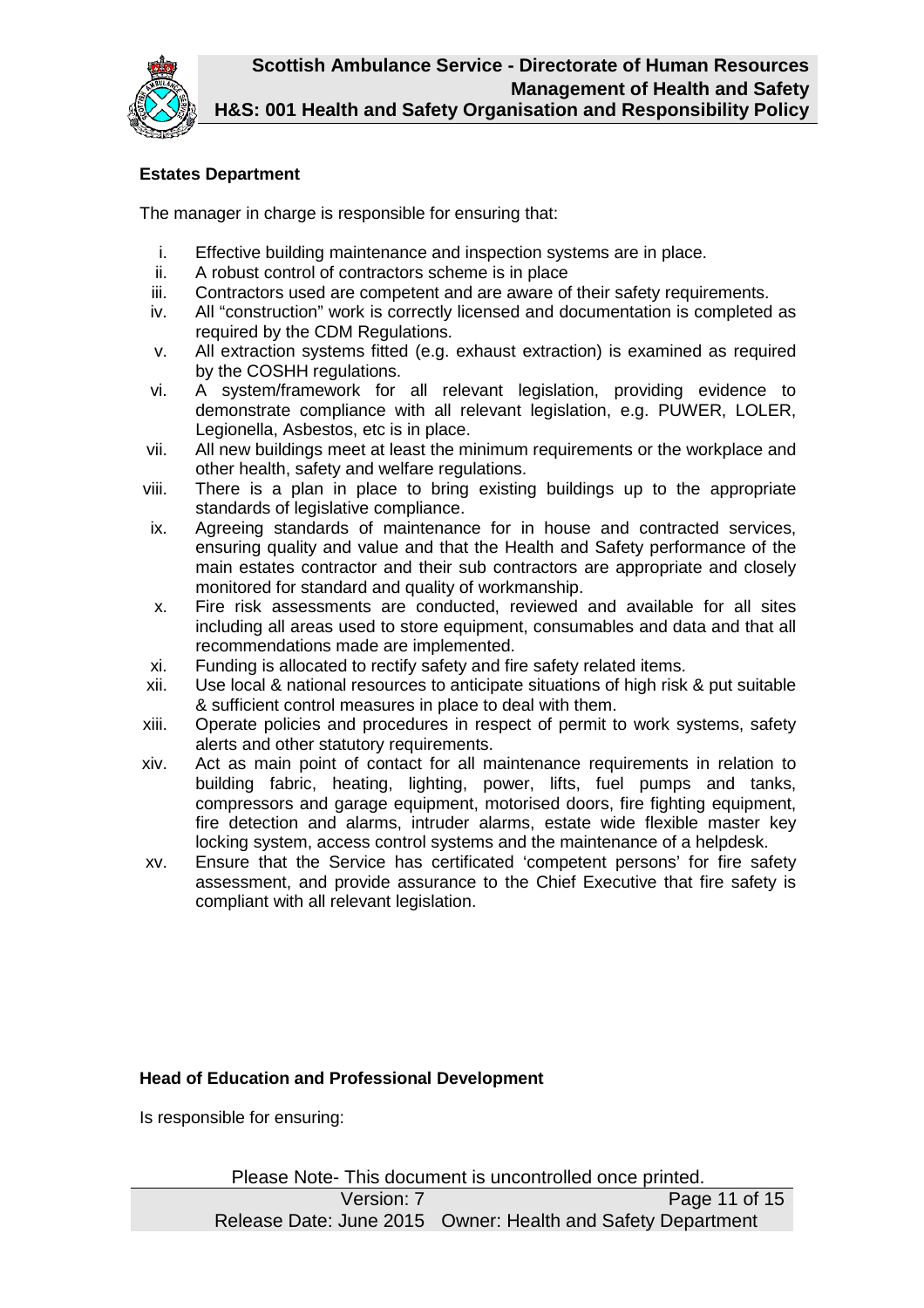

- i. All Health and Safety training is provided in a timely manner.
- ii. All trainers are competent to train.
- iii. All full time trainers are "competent" manual handling instructors.
- iv. All levels of management receive appropriate Health and Safety training.
- v. Training records are maintained in a recoverable format (initial and all subsequent training).
- vi. All employees are trained or retrained as appropriate.
- vii. All employees who drive under "blue lights" are appropriately trained or experienced.
- viii. All lease car drivers receive appropriate training.
- ix. Use local & national resources to anticipate situations of high risk & put suitable & sufficient control measures in place to deal with them.

#### **General Manager Fleet**

Is responsible for ensuring that:

- i. All vehicles used by the Service are appropriately maintained.
- ii. Fleet provided work equipment provided within the vehicles is appropriately maintained.
- iii. Maintenance systems are in place to ensure items i and ii.
- iv. Appropriate records are kept.
- v. Systems are in place to identify failure trends and to rectify these faults
- vi. Emergency vehicles are fitted with appropriate warning signs, lights and markings.
- x. Use local & national resources to anticipate situations of high risk & put suitable & sufficient control measures in place to deal with them.

#### **General ICT Manager**

Is responsible for ensuring that:

- i. All IT / Comms equipment fitted to vehicles is maintained.
- ii. All new workstations are assessed by ICT staff at installation.
- iii. Use local & national resources to anticipate situations of high risk & put suitable & sufficient control measures in place to deal with them.

#### **Fire Safety Advisor**

Is responsible for:

i. Providing competent advice to the Service on all aspects of fire safety, completing fire risk assessments, and providing advice on emergency procedures.

## **Other Advisors**

The Service has access to a range of other competent, specific professional advice.

Please Note- This document is uncontrolled once printed. Version: 7 Page 12 of 15 Release Date: June 2015 Owner: Health and Safety Department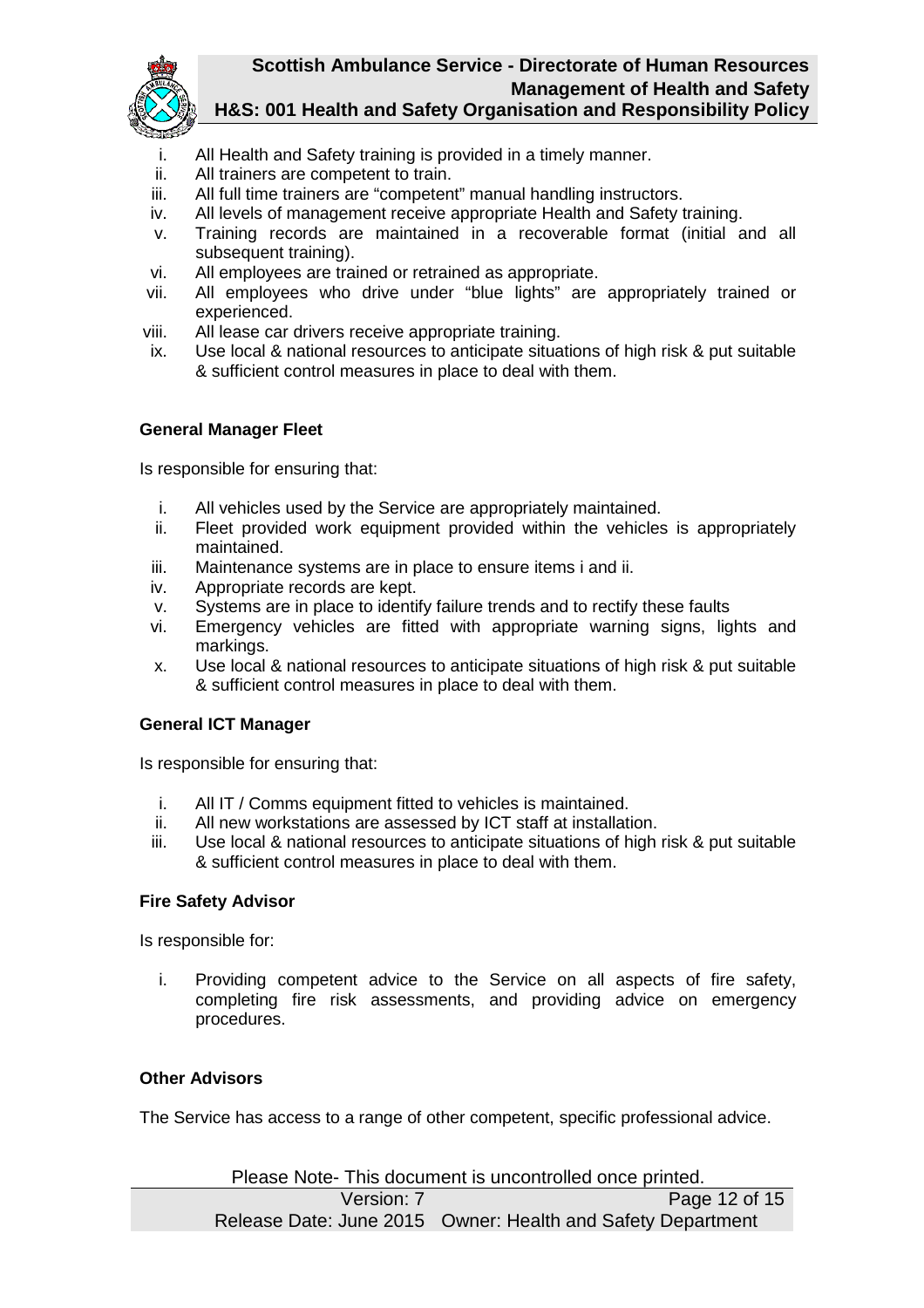

Other external advisors will be used if required by the Service. The Human Resources director shall be responsible for ensuring a funding stream for such advice.

# **All Employees.**

All employees of the Scottish Ambulance Service should approach health, safety and wellbeing with a positive attitude to encourage a safe working environment that we all can be proud of.

All employees must comply with the duties placed upon them by the Health and Safety at Work Act 1974.

It is the responsibility of all employees to familiarise themselves with the contents of the Service's Health and Safety Policy:

- I. To co-operate with their employer and line manager as far as is necessary to enable the Service to comply with its duty of care.
- II. To accept their responsibility and their duty of care to themselves and colleagues and to co-operate actively in achieving the aims of the Health and Safety Policy.
- III. To take reasonable practical care for the health, safety and welfare of themselves and of others who may be affected by their acts or omissions; including persons not employed by the Service. This duty not only relates to avoiding obvious reckless behaviour, but also includes taking positive steps to understand the hazards in the workplace, to comply with safety rules and operational procedures and to ensure that nothing they do or fail to do places others at risk.
- IV. To inform their supervisor / manager of any shortcomings in the Safety Management System.
- V. Not to interfere with or misuse anything, which is provided in the interests of health, safety and welfare.
- VI. To report and co-operate in the investigation of all incidents and near misses that have led to or may lead to serious injury.
- VII. To see that the quantities of hazardous materials on site are minimised and that they are properly stored and handled.
- VIII. To report any damage or defects to premises, equipment and vehicles promptly to their manager or supervisor and that any unsafe machine or area is properly isolated and reported to their supervisor.
	- IX. To wear Personal Protective Equipment provided for their safety.
	- X. To conform to any cautionary or other safety signs.
- XI. To refrain from any act that will damage or render unfit for use, safety equipment.
- XII. Perform duties in accordance with training/instruction provided and use appropriate safety devices relating to their particular job/task.
- XIII. Participate in all health, safety and welfare related training.
- XIV. To familiarise themselves with and comply with all other Service policies and procedures introduced in the interest of health, safety and welfare.

# **National Health and Safety Committee**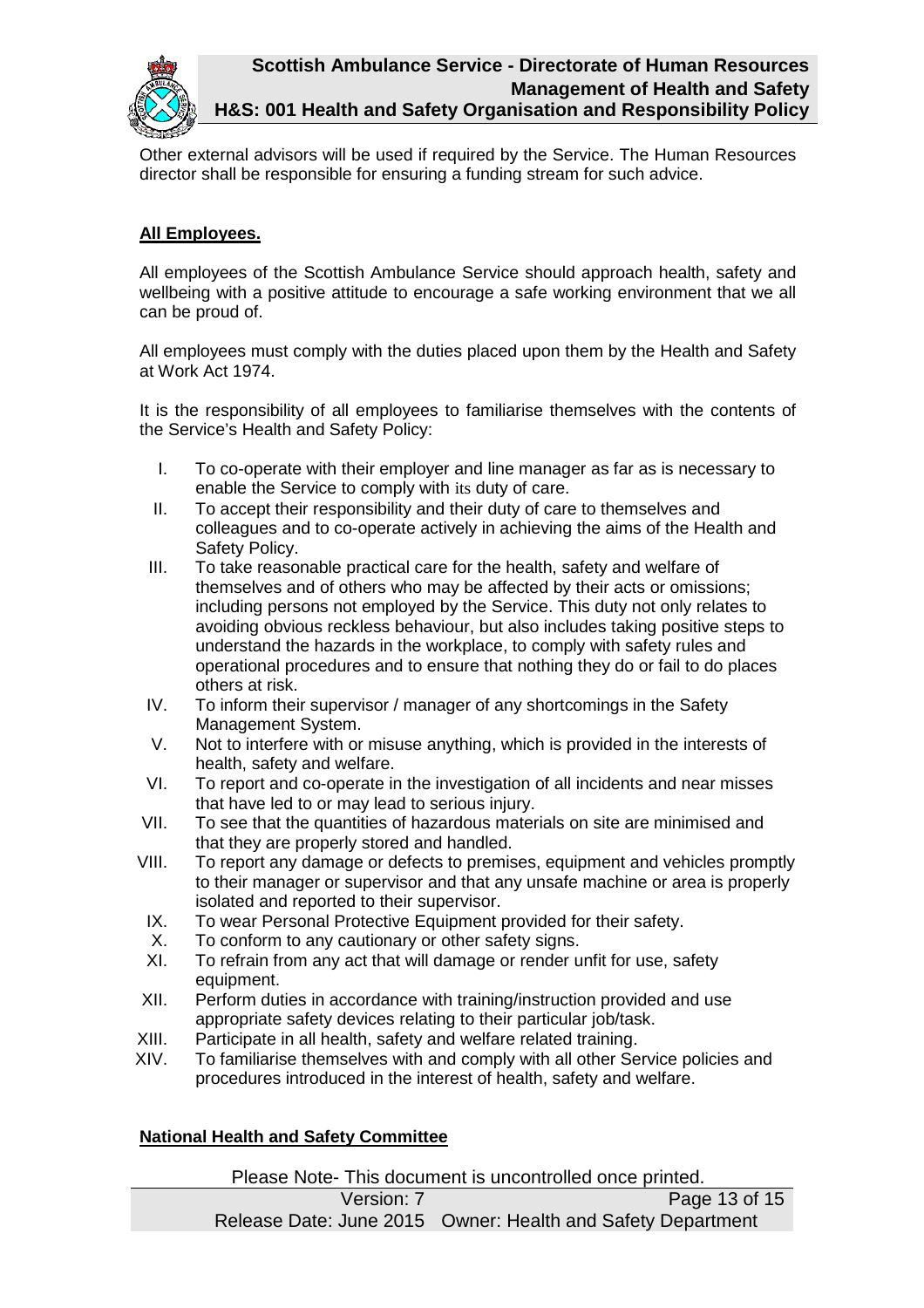

The National Health and Safety Committee is responsible for:

- I. Providing a strategic, functional and accessible forum at which all concerns regarding health, safety and welfare can be objectively discussed and progressed by management, staff side representatives and elected trade union representatives.
- II. Advising the senior management team of actions required to ensure legislative, mandatory and regulatory compliance.
- III. The co-ordination of all matters affecting employee health, safety and welfare. Note: a specific committee exists to examine infection control matters.
- IV. Recommending Health and Safety policies and objectives, setting priorities and performance standards and overseeing implementation of these.
- V. Promoting a Health and Safety culture across the service.
- VI. The periodic review of said policies and procedures.
- VII. The review of Service risk assessments.
- VIII. Monitoring incident rates and initiating corrective actions to address root causes.
- IX. Provide advice on new policies and procedures required to comply with new or pending legislation.
- X. Report on any significant findings from accidents or incidents where policy or procedure has been found to be insufficient.
- XI. Report on any significant findings from Health and Safety audits and inspections (internal and external) and make recommendations for improvements.
- XII. The above items to cover Service wide issues.
- XIII. Advising departments or a division on appropriate corrective actions for issues that have been outstanding on Divisional Health and Safety Committee meetings for 6 months.
- XIV. Advising departments or a division on appropriate corrective actions for issues which may have Service wide implications or which the Divisional Management Team cannot resolve.
- XV. Use local & national resources to anticipate situations of high risk & put suitable & sufficient control measures in place to deal with them.